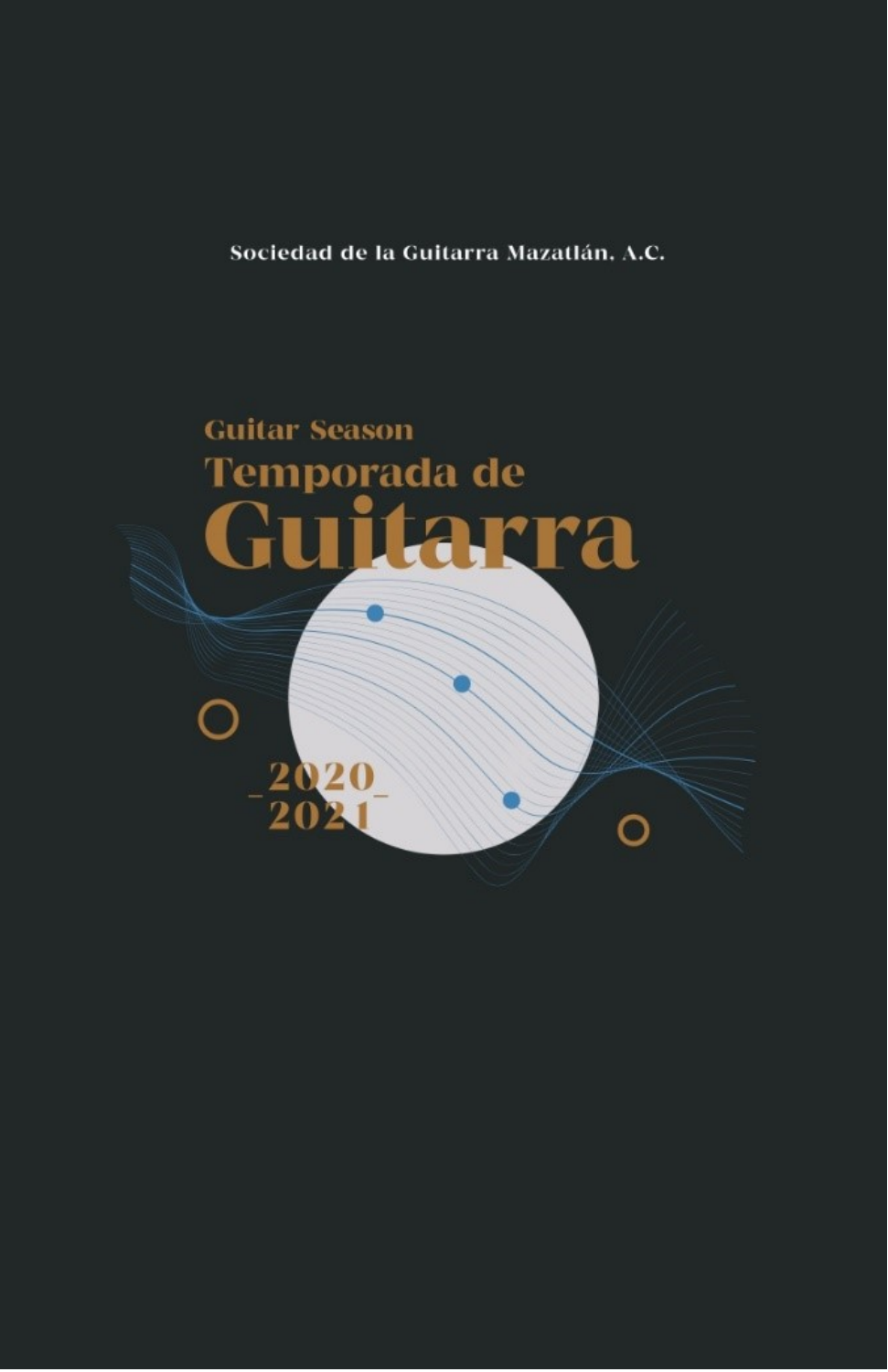SOGIXI.CO

This concert is being produced with support from the Creation and Cultural Projects Support System (SACPC)



OFFICIAL SPONSOR



[www.lasiesta.com.mx](http://www.lasiesta.com.mx/)

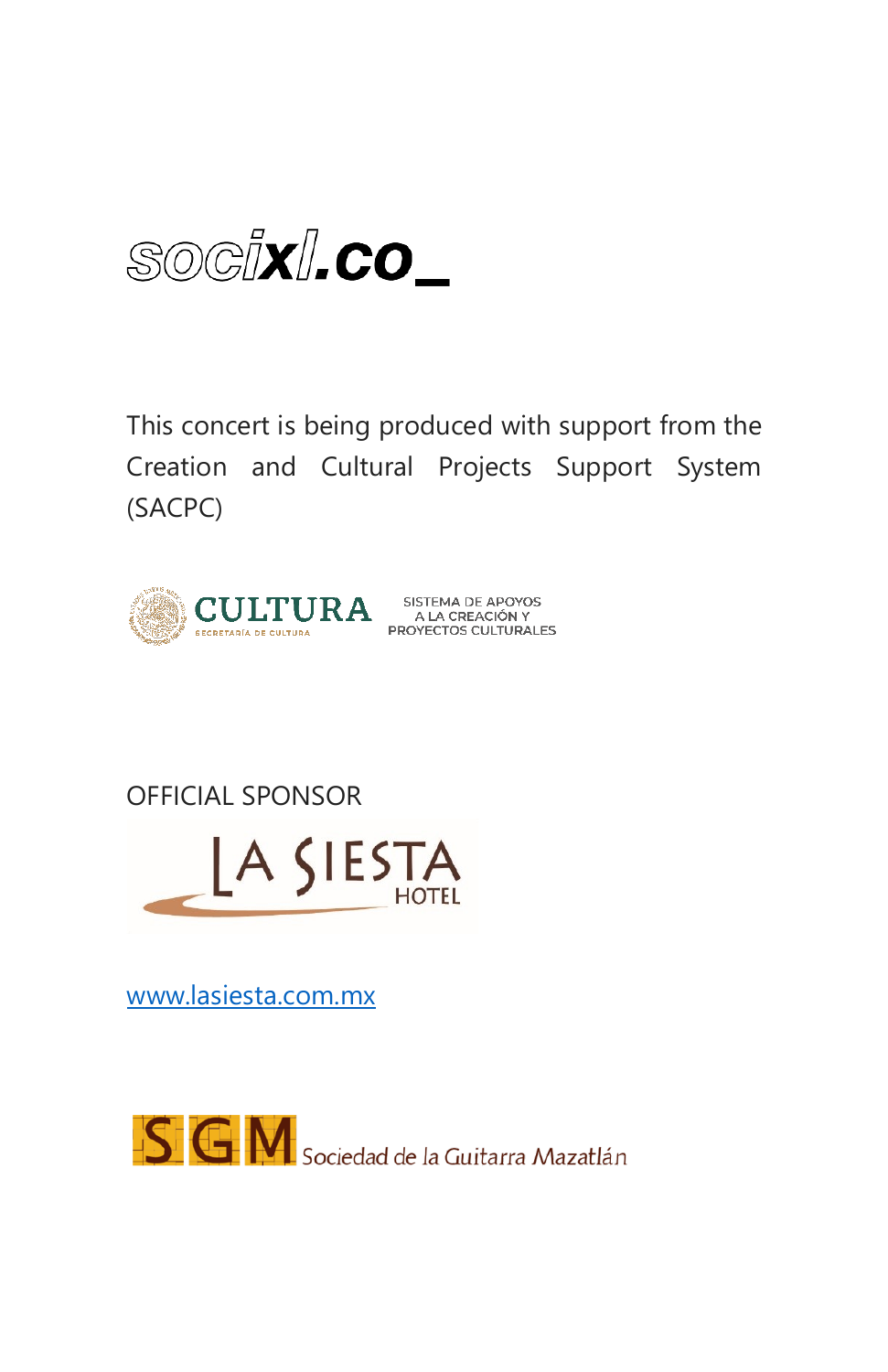#### **DANIEL TORRES**

(Mazatlan, Sinaloa)



Professional guitarist graduated from the Higher School of Music of the National Institute of Fine Arts and Bachelor of Music Therapy from the Faculty of Medicine of the University of Salvador. Throughout his career he has been invited as a musician and academic in various forums, universities and national and international festivals such as the Latin American Guitar Festival, Columbia College of Chicago, Escola de Música Federal University of Rio de Janeiro, Floripa Jazz Festival, Blue Note, Junín Music Conservatory, Maza University, Quintandinha Palace, Bourbon Festival, Bicentennial Museum.Composer and musical director of DANTOR project with which since 2013 has performed in national and international forums and festivals of JAZZ and MUSIC OF THE WORLD with his disc SINESTESIA. Since 2013 he works as a Music Therapist in the clinic with children with autism, he works as a music therapist with vulnerable communities, treating the musician's depression and stress. As of January 2020, he was appointed coordinator of the Music Therapy area of the Faculty of Music of the UNAM. He is director of the Specialization Diploma in Applied Music Therapy of the Center for Research and Studies of Music.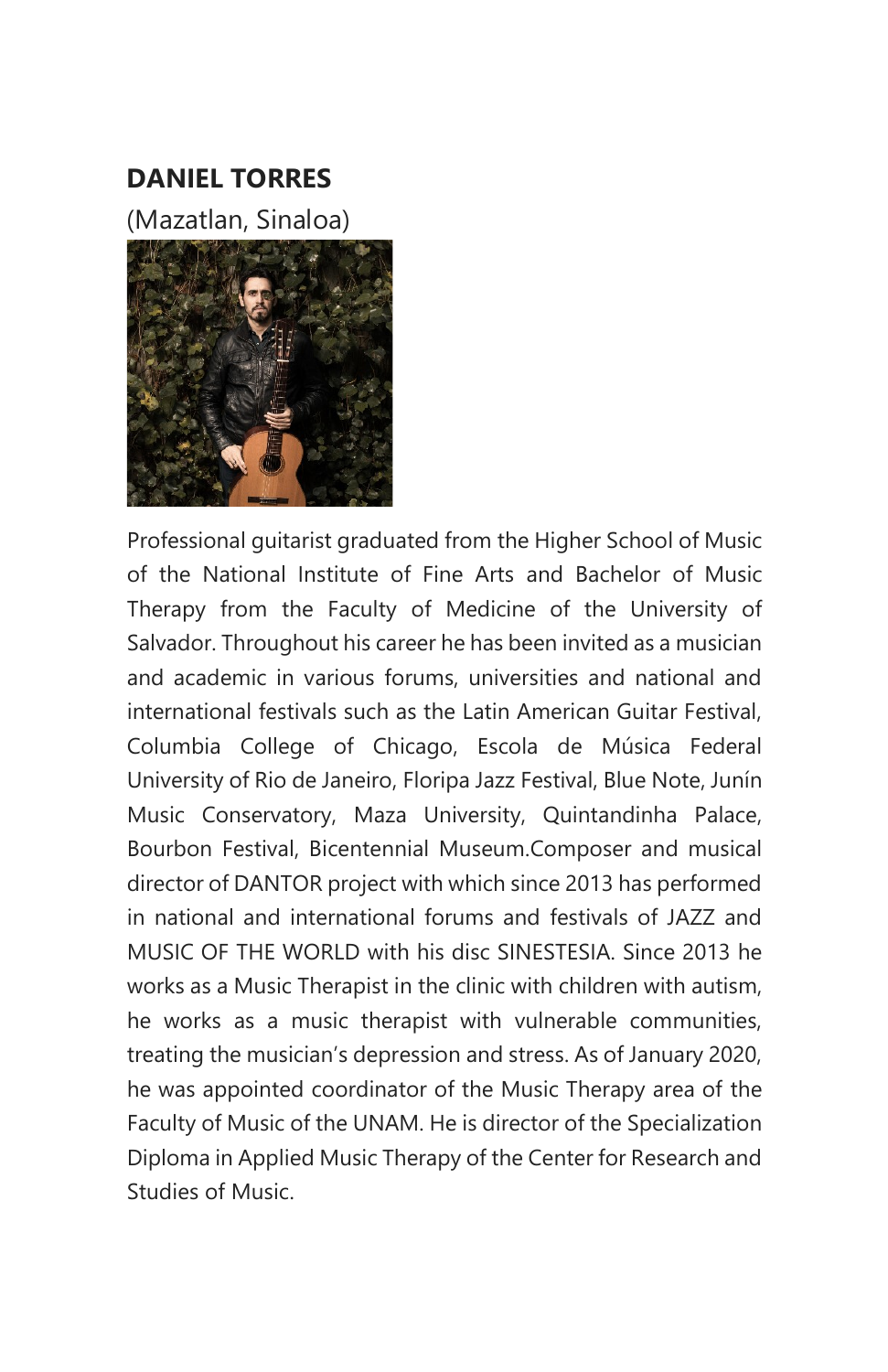Guitar Season 2020-2021 Thursday, March  $18^{\text{th}}$  – 20:00 hrs.

#### PROGRAM

(arr. Roland Dyens) (1927-1994)

# A Felicidade **Antonio Carlos Jobim**

Unavoidable **Eduardo Martín** (n. 1956)

Seventh Winter **Daniel Torres**

Farewell Lighthouse **Daniel Torres** 

(n. 1987)

*intermedio*

Olas Altas\* **Daniel Torres**

Prelude & Night Sunday\* **Daniel Torres** 

Sinestesia\* **Daniel Torres**

Libra Sonatine **Roland Dyens** III. Fuoco (1955-2016)

> Daniel Torres, *guitar* \*Polen Pérez, *flute*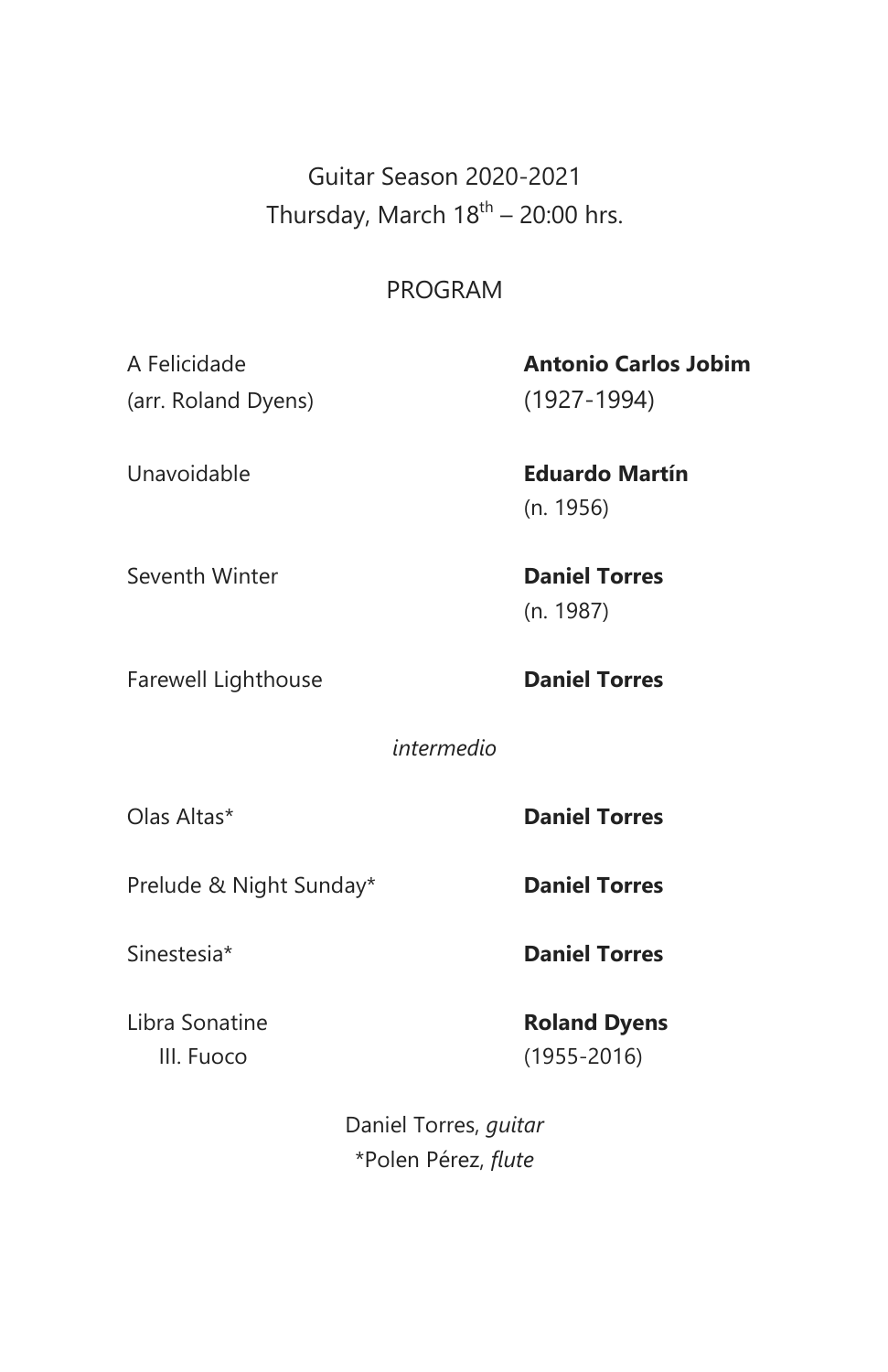#### **Daniel Torres – March 2021 PROGRAM NOTES**

#### *A Felicidade* – **Antonio Carlos Jobim** (1927-1994)

"Sadness has no end, happiness does". This is what Brazilian writer and lyricist, Vinicius Moraes shares with us, with a glass of whisky in one hand and a fountain pen in the other, during his song "*A Felicidade*", co-written with the great Antônio Carlos 'Tom' Jobim, for his theater play "Orfeu da Concienção", premiered in 1956 in a still smiling Río de Janeiro. It is a judgment that acts as a deciding factor in the theme; nostalgic and sweet, one that many years later would be covered by genius Roland Dyens – the late French guitarist and composer born in Tunisia- in his multi-faceted and multi-cultural guitar. The music is immersed in what we know as Brazilian popular music (música popular brasileira), but it also acts as a universal factor, talking about the city, it's Carnival and two lovers, the well-known Orfeo and Eurídice; but, in this case, as inhabitants of the crowded favela within this large South American city. It goes without saying, that this particular story doesn´t end well, we all know that. The song, on the other hand, serves as a polysemic interpretation: happiness can be found in a single drop of dew; it shines for a few seconds, slips and disappears. To fully understand the essence of this melody, I encourage you, in case you are not familiar with it yet, to listen to Vinicius's version, along with Maria Creuza y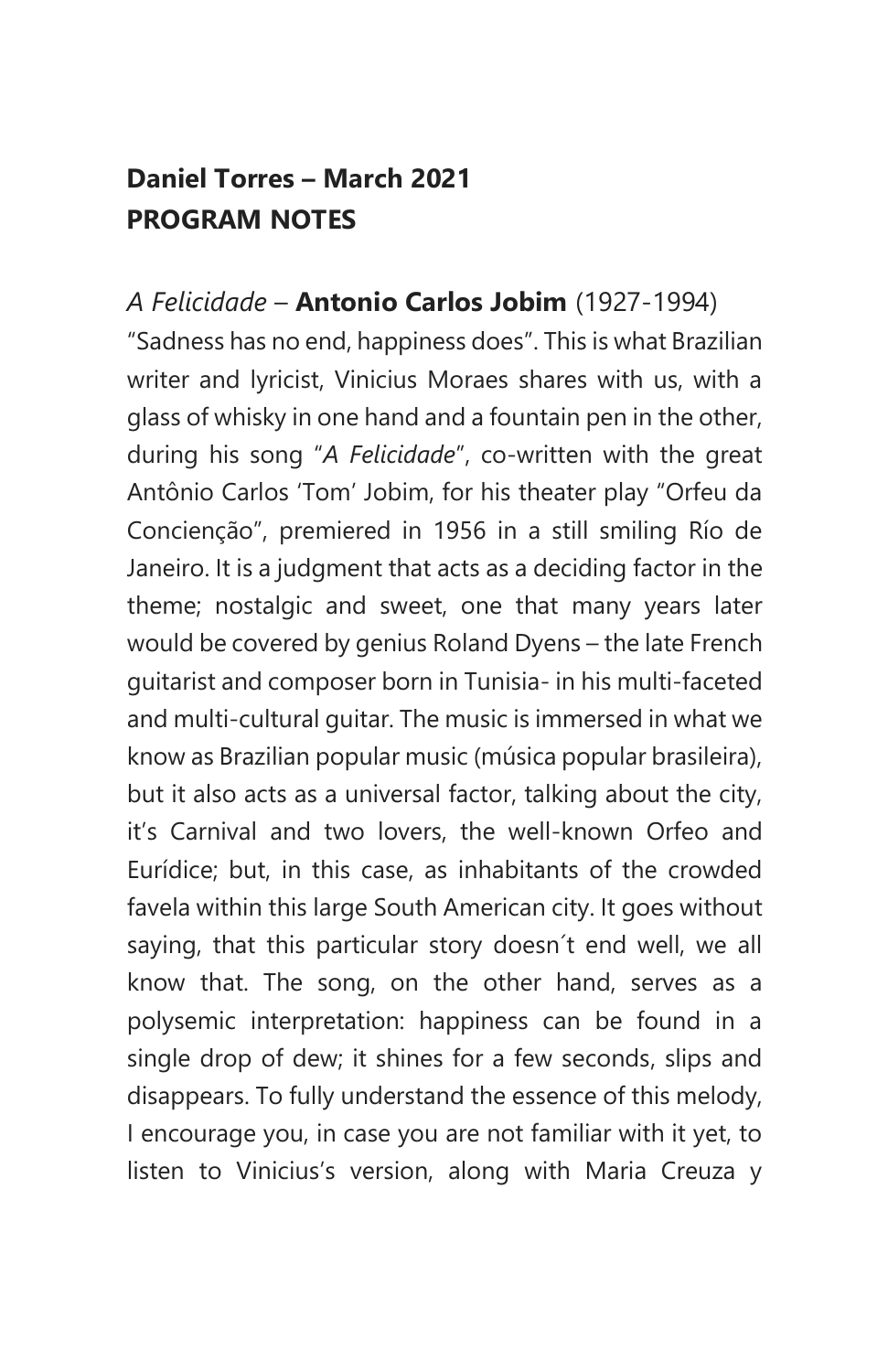Toquinho, at the live concert album recorded at "La Fusa", a marvelous live-music café in Buenos Aires, in 1970.

#### Unavoidable – **Eduardo Martín** (n. 1956)

The cuban guitarrist and composer Eduardo Martín- born in one of the most musical corners of the entire globe- is, apart from being a good friend of the subscriber, one of the top persolanities within modern guitar composition in Latin America. Respected and loved by a vast mayority of the members of the guitar player community, something extremely rare to accomplish, Eduardo offers through his presence and inner spirit a summary of "cuban spirit for the world", in other words, all the cuban spirit that can be found in his work, one could say, is quintessential of the best Cuba has contributed to the history of western popular music. Author of a significant amount of productions for his instrument, apart from pieces written for chamber group and orchestra performances that incorporate guitar, he is personally responsable for the great success of pieces like "De la rumba son", "Preludio, Son y Allegro" (referring to the famous "Preludio, Fuga y Allegro, BWV 998" by J. S. Bach), "Suite Habana" or the beautiful "Divertimentos tropicales", that include "Inevitable", "Chacumbele" and "Lobisón". This exotic caribbean leaflet dedicated to the endearing Habana-born musician José Antonio 'Ñico' Rojas is soaked by the undenyable flavour of the alleys and plaza's of the city or the boardwalk with it's buildings with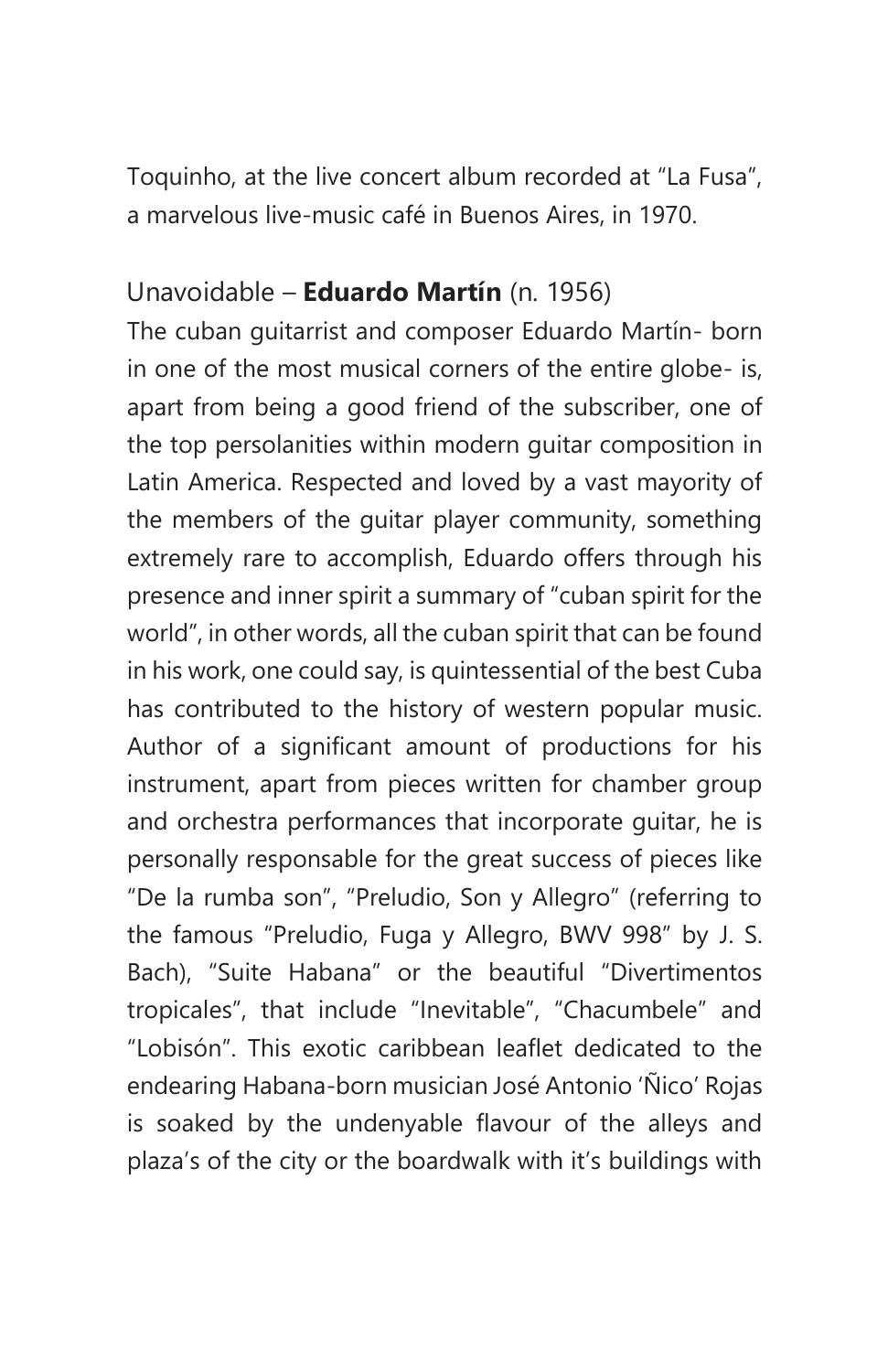stale balconies and worn-out walls by the sea breeze carried by the wind. The cuban clave and counterpoint are present within the piece, accompanied by seductive articulations and a pop language that bridges modern latin-jazz and classic island bolero open harmonies.

Seventh Winter, Farewell Lighthouse, Olas Altas, Prelude & Night Sunday, Sinestesia – **Daniel Torres** (n. 1987)

Artists such as serbian Dušan Bogdanović, american Andrew York, french Roland Dyens (RIP) and spanish Javier Infante are twinned by a common task of a pressing need within the narrow world of guitar music: improvisation and the creation of classical pieces with a focus on popular languages, sich as pop, jazz or what is commonly called world music. This practice, however, has been very commun and fertile among string music of almost every period, most of all among the XVI, XVII and XVIII Centuries. The list is vast and within it there are great names such as of those of the spanish vihuela players Milán, Mudarra, Fuenllana, Narváez, Valderrábano, Pisador and Daza or barroque characters such as Sanz, Murcia, Santa Cruz or Guerau. During the XIX Century piano and it's geniuses reigned, but it also sheltered a ¿golden guitar era' during it's first decades (Aguado, Sor, Molino, Giuliani, etc…), which was inspired by popular songs at that time, just like "Fandango variado" or "Variaciones sobre Marlborough". The twentieth century is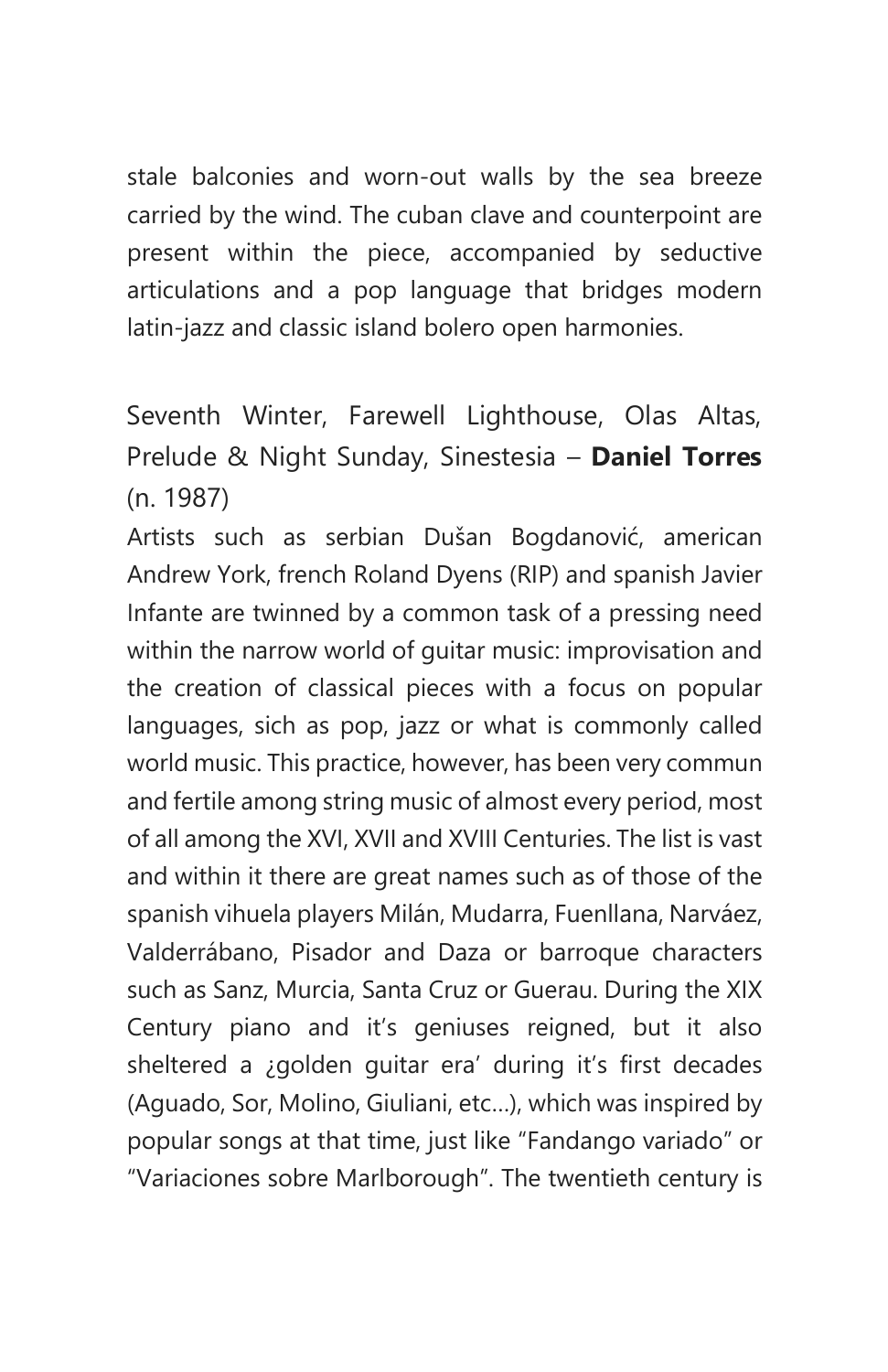officially the century of specialization and marketing taken to the extreme, that is to say, listing and categorizing what is "well-educated" and what is "popular". At the treshold of a new mullennium there has been a gentle scattering of ridiculous frontiers and, affortunately, nowadays there are musicians who do not have any problema mixing extremely diverse genres. Listening to the fabulous pieces of the Mazatlan-born guitar player Daniel Torres and his Project "Dantor" I feel immersed in a universo of styles and sounds that drink from an attractive jazz and multi-ethnic fountain. Whithin them we can distinguish beautifly eloquent guitars and voices, which don't forcé themselves or impose themselves, on the contrary, they suggest a road that every individual must walk by his own. The cheerfull influence of Tango and MPopular Brazilian Music (Música Popular Brasileña MPB) are more tan obvious and, abruptly I recognize the pieces created by the argentinian M´áximo Diego Pujol and brazilian Tninho Horta, two of the most sensational guitar players/ composers that South America has gifted the world with.

#### Libra Sonatine – **Roland Dyens** (1955-2016)

The concept of "liberating fire" is often used and quoted by countless sources throughout history, whether they are religious, mystical or profane, in both Eastern and Western cultures. It could be said that, after a serious misfortune – or traspié, (slip-up) as they call it in Spain- there is always an opposing occurrence that reestablishes the lost balance.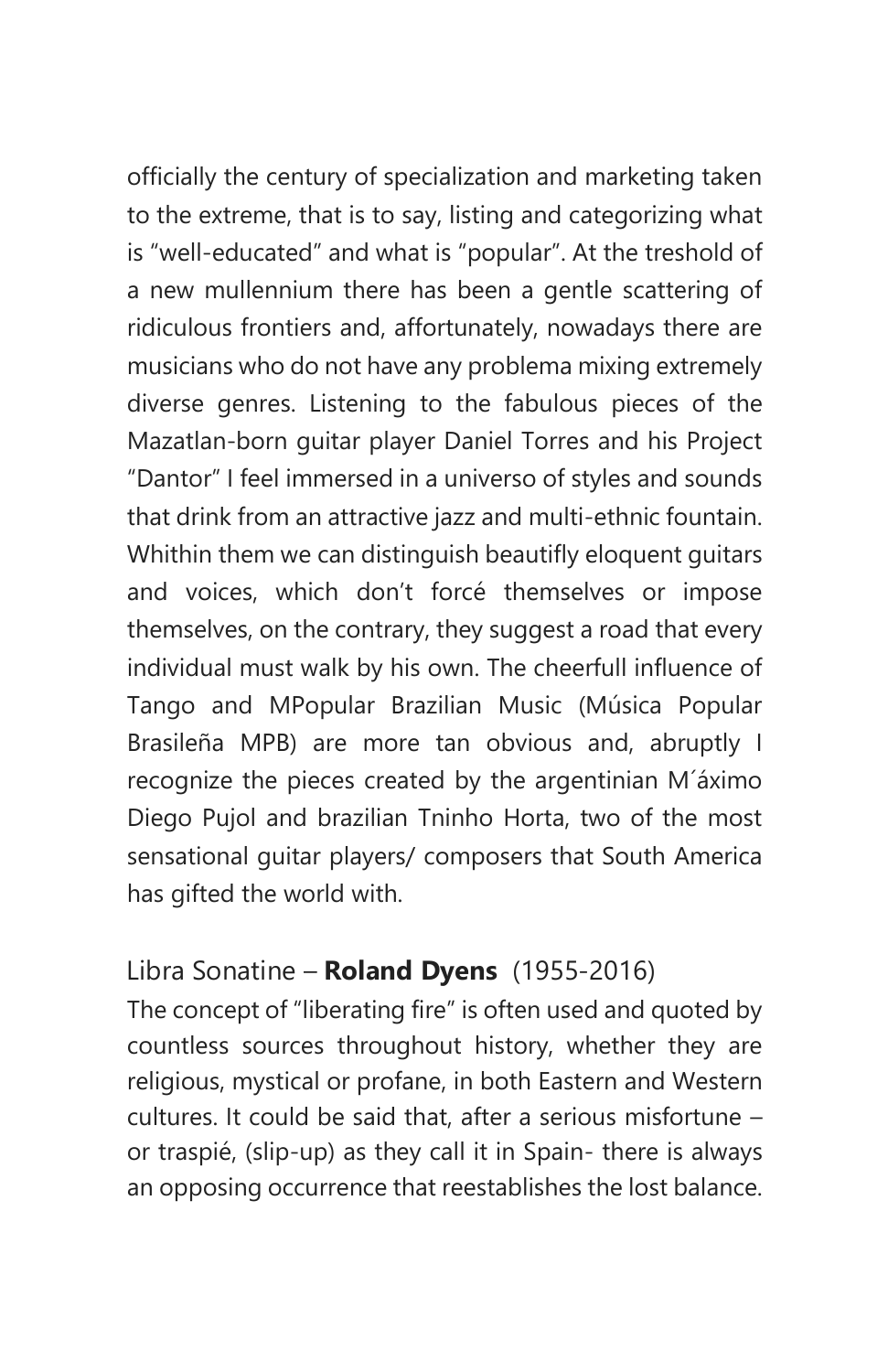This is exactly what happened to Ronald Dyens when, in 1982 at the age of 26, he underwent a very serious heart operation from which he fully recovered. As a token of gratitude and personal gift to his surgeon, the respected French cardiologist Jean-Yves Neveux, Dyens composed the brilliant "Libra Sonatine", articulated in 3 movements in the classic way: "India", "Largo" and "Fuoco", which is particularly the one before us. In an ambiguous climate, where the unusual, arrhythmic and irregular lead to serenity filled with expectation, and, right after that, to a renovating energy, this musical piece is naturally enjoyed and brings us back to those yesteryear pieces charged with symbolisms in the symphonic pop-rock of the 1960´s and 70's. It should be highlighted that Dyens was a true connoisseur when it came to 'popular roots' musical styles such as jazz, Brazilian or French music. This argument is supported by the fact that the Sonatine was originally composed for guitar, double bass and percussion. In this piece, the author releases his entire improvisational potential, and establishes himself as a creator of stature, one of those who leaves the audience with a genuine need for more much more!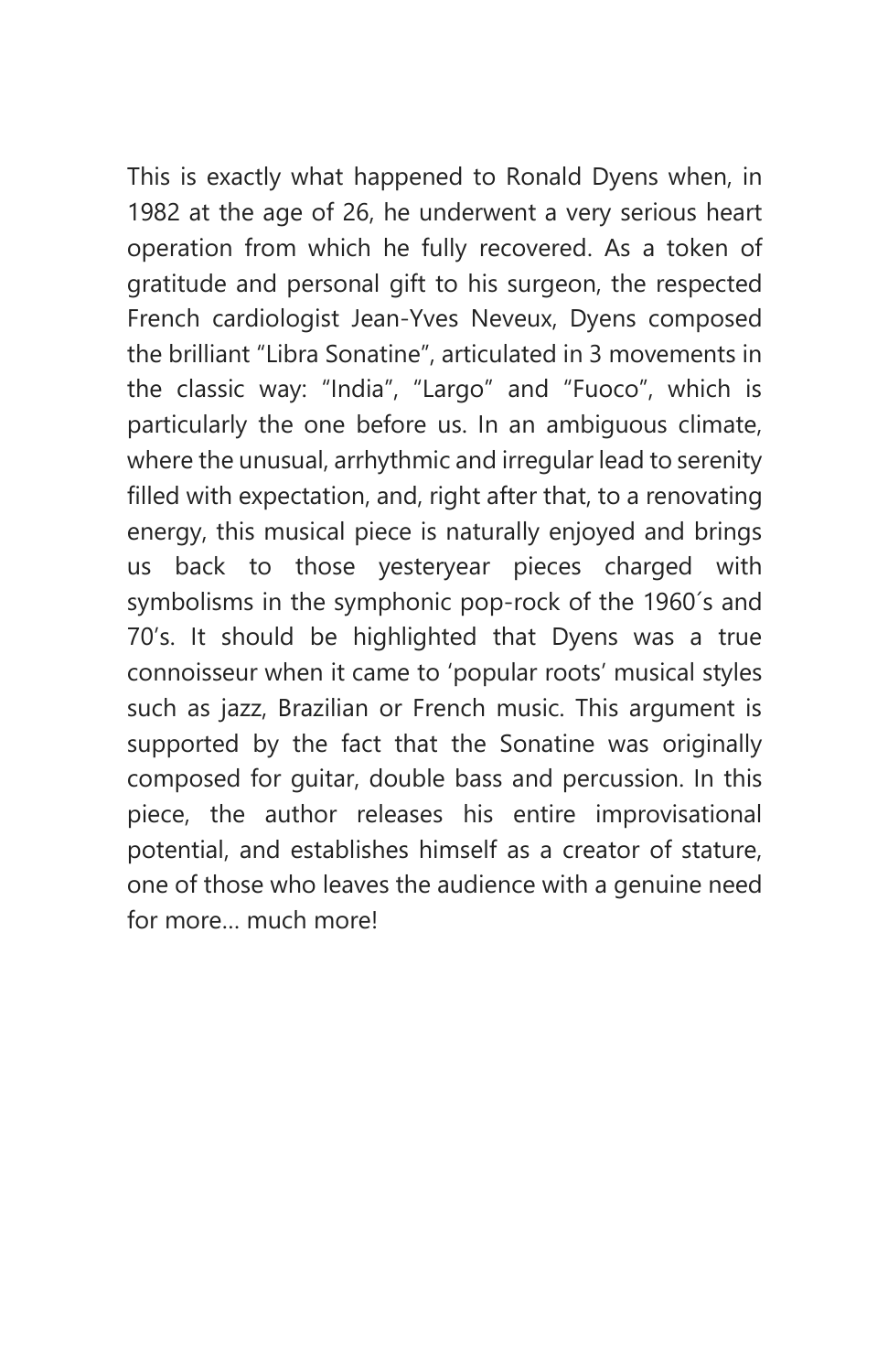**Donaciones Donations** 

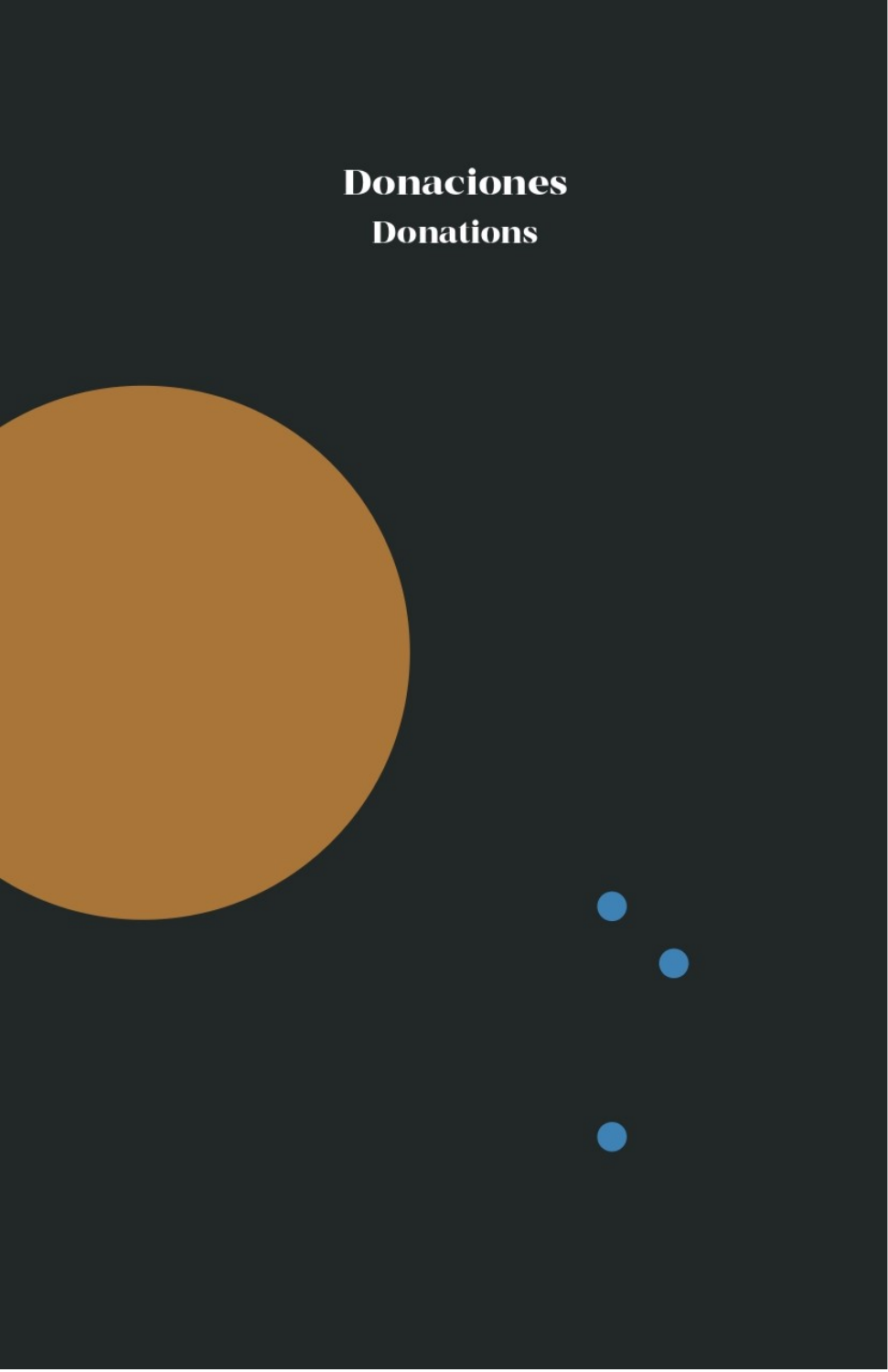

Coronavirus left the children of Mazatlan without the opportunity to attend school. *Many have abandoned school for good.*

Additionally, confinement and online lessons is increasing the levels of stress, anxiety, frustration, loneliness, and isolation of the children of Mazatlan.

Having artistic experiences from an early age helps girls and boys: stay in school, increase their ability to interact socially and tolerate frustration, improve their ability to observe, interpret, associate, compare and solve problems in their community.

Your donation today will help one girl or boy in Mazatlán stay in school through online artistic experiences.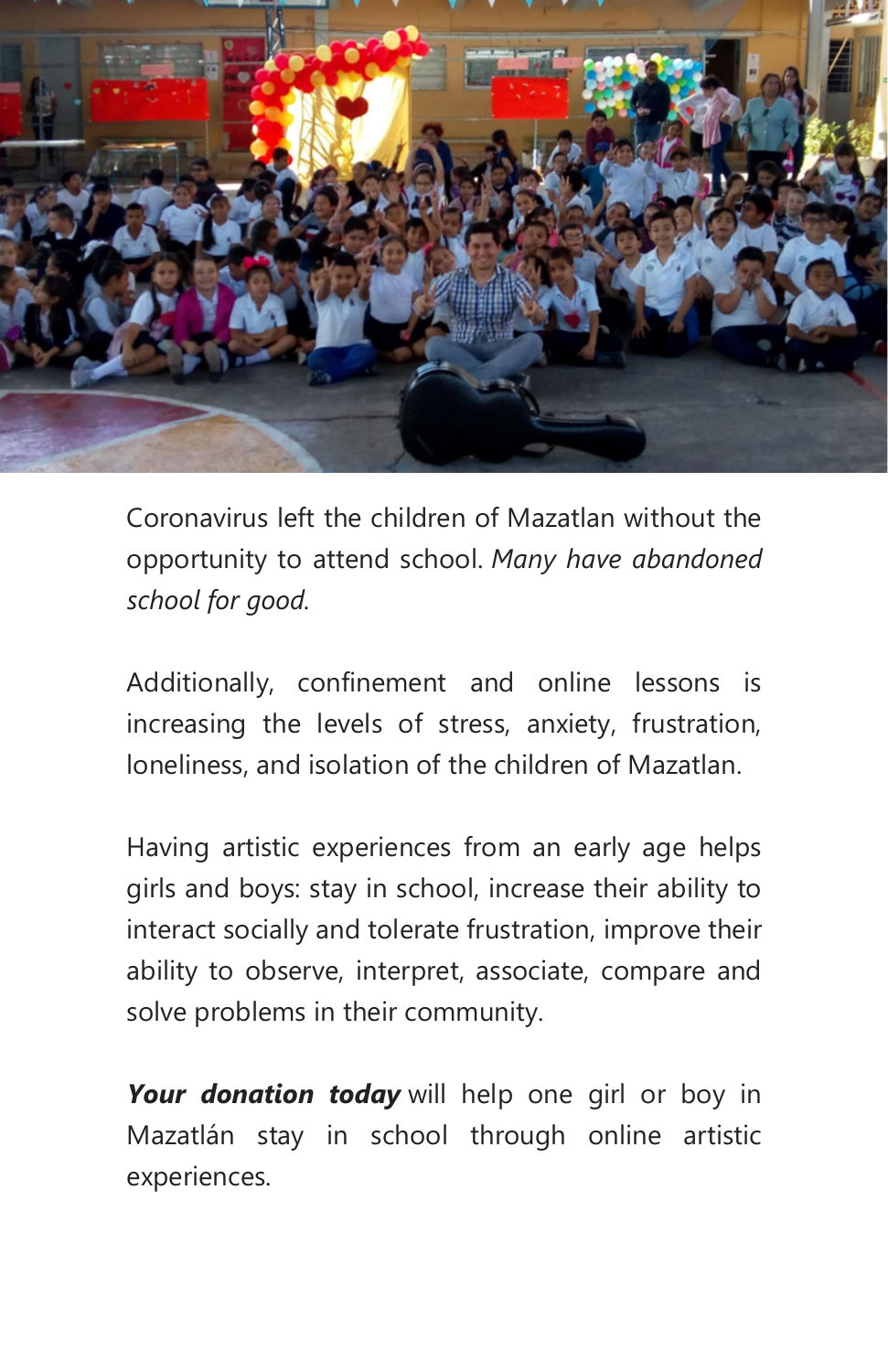# Donate Today

#### **Online:**

<https://guitarramazatlan.org/en/donate-today/>

#### **Direct Deposito or Wire Transfer:**

Sociedad de la Guitarra Mazatlán, A.C. Banco: Inbursa No. de cuenta: 50031302615 CLABE: 036744500313026158 RFC: GMA1305039U9 SWIFT: INBUMXMMXXX

*International wire transfer by XOOM* 

#### **PayPal**

<https://paypal.me/SGMZT>

For more info visit:

<https://guitarramazatlan.org/en/donate/>

E-mail [donar@guitarramazatlan.org](https://udomx-my.sharepoint.com/personal/jorge_birrueta_uadeo_mx/Documents/SGM/Temporada%20de%20Guitarra/2020-2021/Alberto%20Quintanilla/donar@guitarramazatlan.org)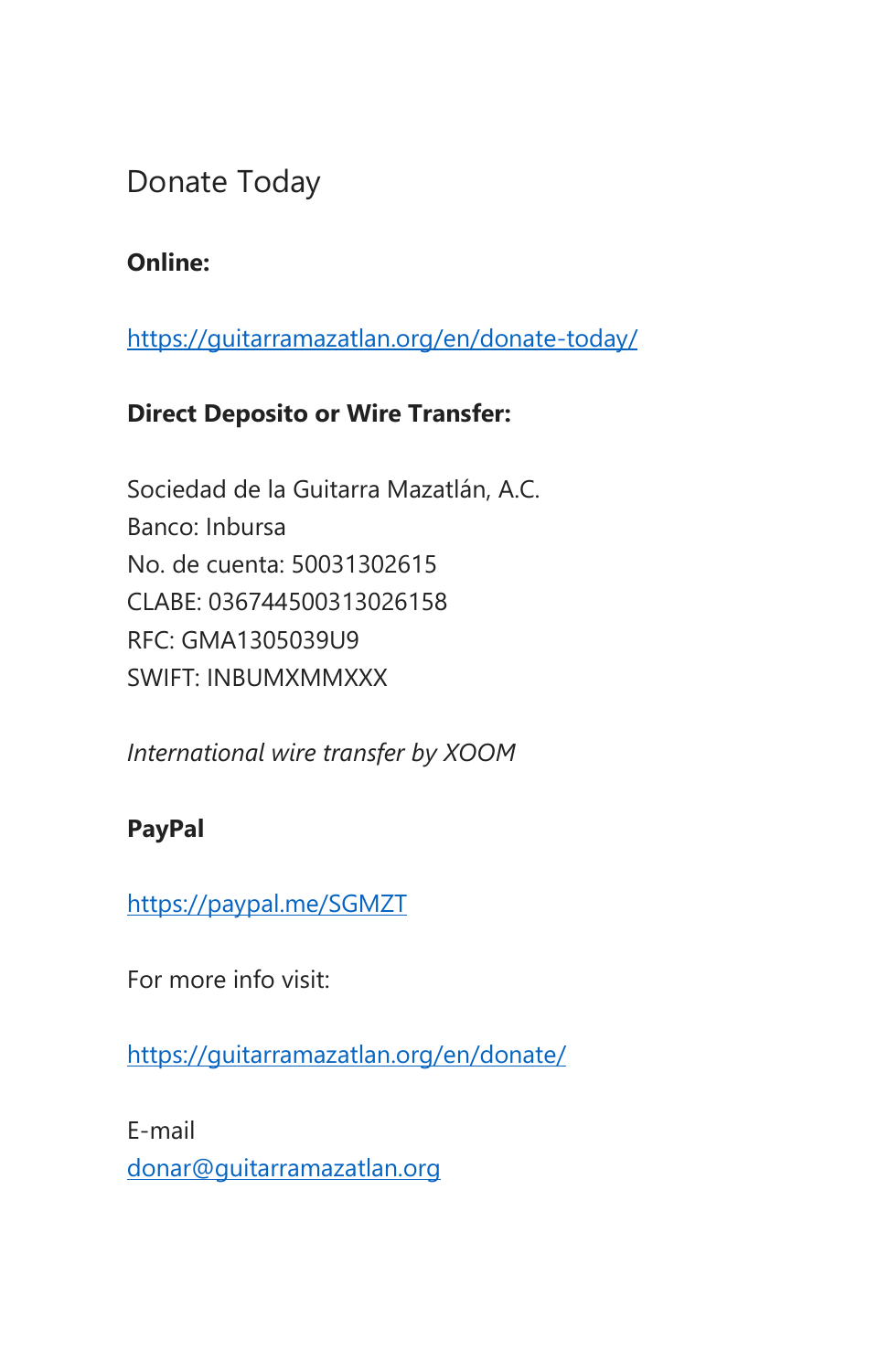#### **SOCIEDAD DE LA GUITARRA MAZATLÁN, A.C.**

Luis Ángel García Cruz CHIEF EXECUTIVE OFFICER

Perla Moreno PROGRAMS DIRECTOR

Masako Katase – Nórtika GRAPHIC DESIGN

> Citlalli Mazariegos EDITORIAL DESIGN

Eduardo Garrido PROGRAM NOTES

Elisa Medina Hudgins TRANSLATIONS

#### **BOARD OF DIRECTORS**

Jesús René Báez de la Mora PRESIDENT

Jorge Alberto Birrueta Rubio **SECRETARY** 

Jesús Antero García Castro **CHAIR** 

"This concert is being produce with support from the Creation and Cultural Projects Support System (SACPC)"

Zacatecas 935, Col. Sánchez Celis, CP: 82000, Mazatlán, Sinaloa [www.guitarramazatlan.org](http://www.guitarramazatlan.org/)